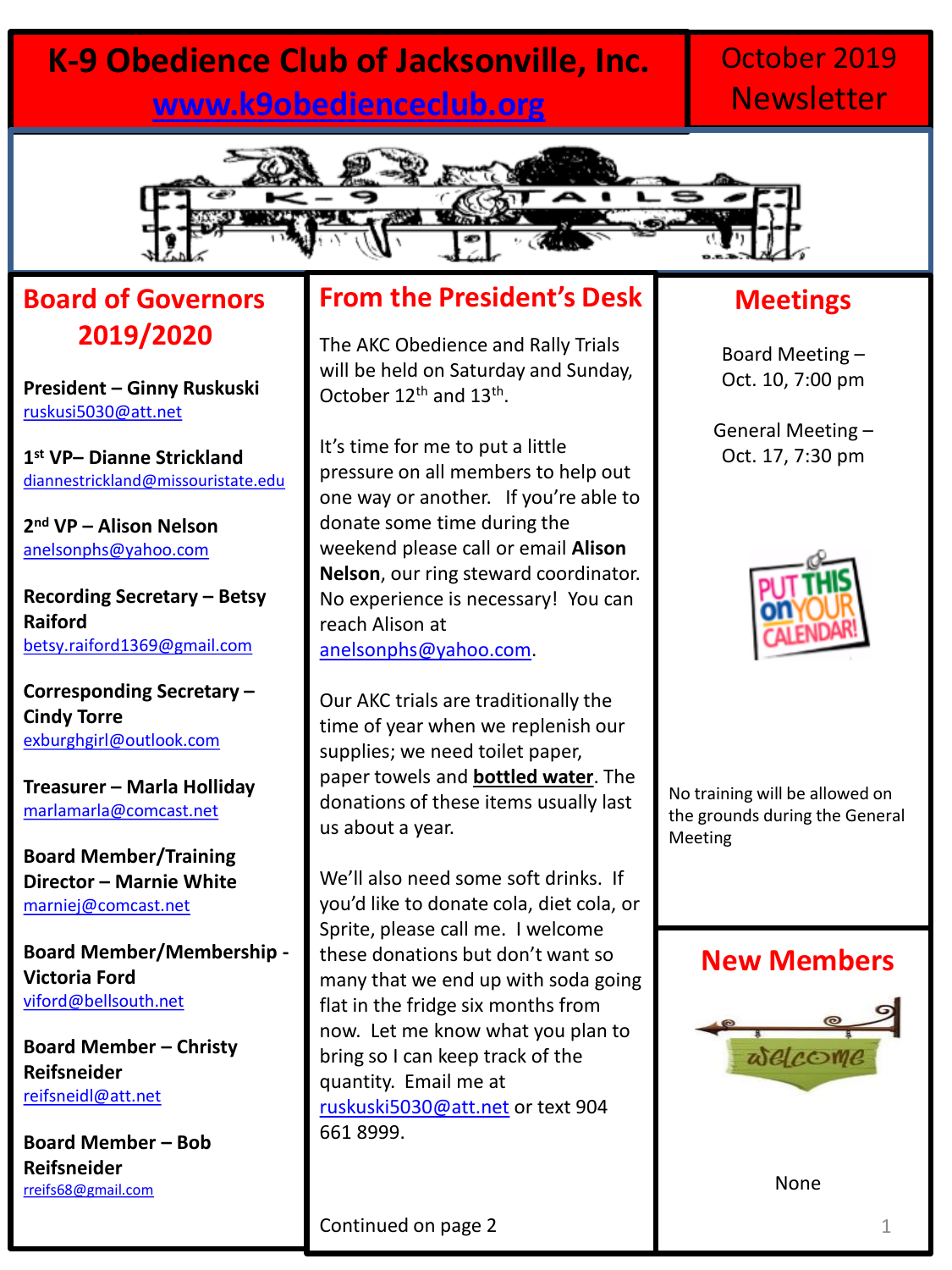# **President's Message – continued**

Please visit our basket drawing table at the trials and buy a ticket or two. Your purchase offsets trial expenses. It's a fun way to donate to the club. You never know – you might just win something.

Speaking of Alison, I want to thank her for getting the lights repaired around the club. She has also made arrangements for a parking lot face-lift that will happen after the trials. I hear she has planned one more (brief) workday to spruce up before the trials. This is another opportunity for provisional members to get their cards signed and full members to earn hours toward next year's key.

It's finally October so I'm hoping for a cold front – 85 degrees would be a welcome break. If you are volunteering at the trials, you have my sincere thanks. If you've entered your dog in the trials, may the Obedience gods smile on you. Good luck!

- Ginny

## **Upcoming Events**

### **October**

 $10/10$  – Board Meeting – 7:00 pm 10/12 – AKC Obedience and Rally Trials 10/13 – AKC Obedience and Rally Trials  $10/17$  – General Meeting – 7:30 pm 10/18 – 10/20 – Parking lot repair - Grounds Closed

### **November**

11/09 – NW3 in Elkton 11/10 – NW 1 in Elkton  $11/14$  – Board Meeting – 7:00 pm 11/15 - Irish Setter Club – Grounds Closed  $11/21$  – General Meeting – 7:30 pm

### **December**

 $12/12$  – Board Meeting – 7:00 pm  $12/19$  – General Meeting – 7:30 pm

# **Basket Raffle**

We haven't had a drawing at K-9 in a year or two, and I'm really looking forward to a fun raffle!

If you plan to bring a gift basket for the Saturday drawing, **please bring it to K-9 by 8:00 AM Saturday morning!** 

(If you can bring it earlier, leave it in the house.) Thanks! – Ginny



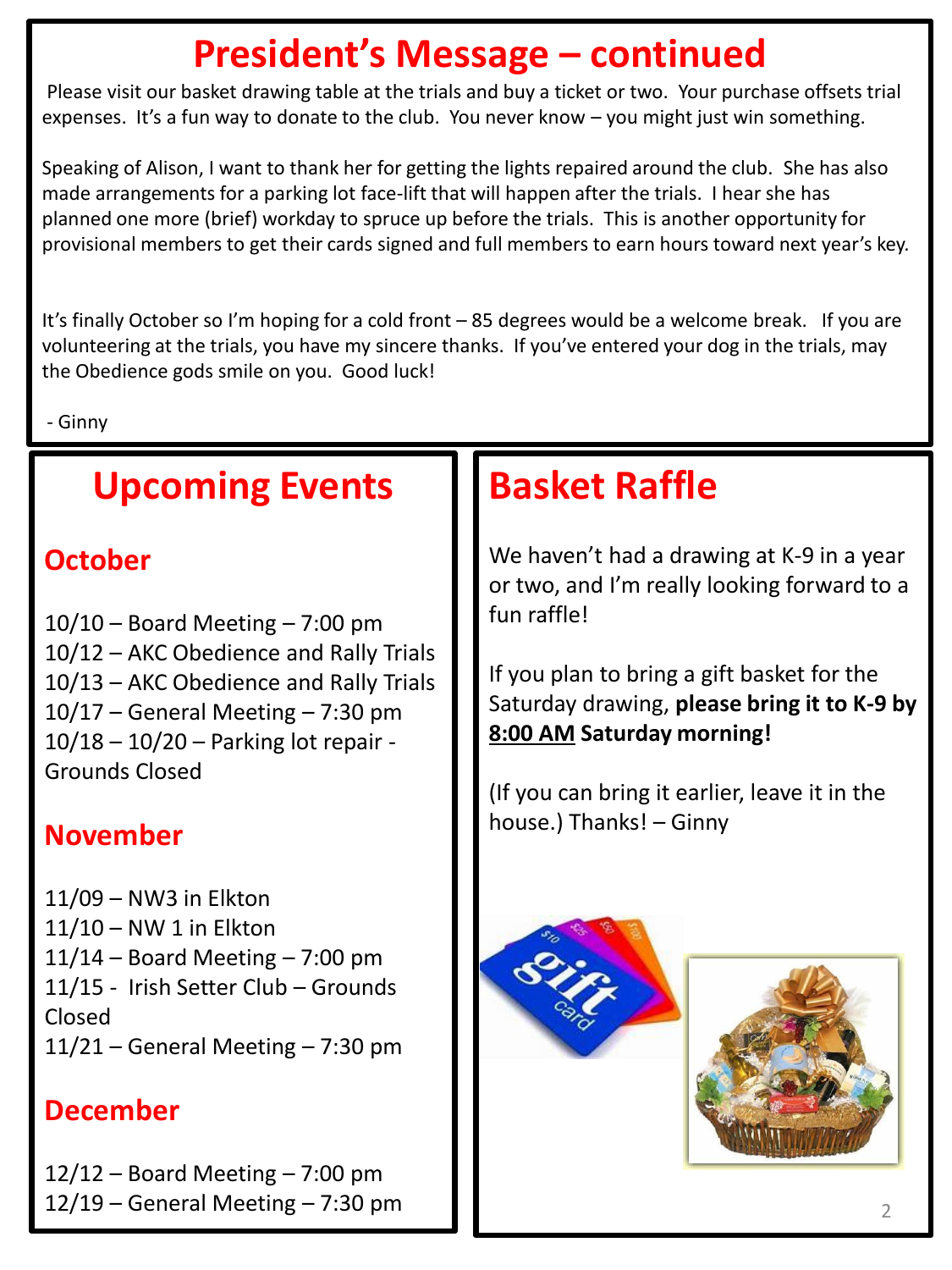## **Notice – Grounds Closed**

Washout will be delivered October 18 and the spreading will be Oct 19. No one should be walking on the material until it has had a while to dry. So, K-9 grounds and parking lot will be closed Friday, Sat, Sun, and open as usual on Monday morning.

Also, the grounds will be closed on November 15, for the Irish Setter Club.

# **Volunteers Needed**

### **FOR NW1 & NW3 TRIALS: ST. JOHNS COUNTY FAIRGROUNDS 5840 S.R. 207 ELKTON, FLORIDA 32033 NW3 ON SATURDAY, 11/9/19 NW1 ON SUNDAY, 11/10/19**

*Volunteers still needed for November NACSW trial hosted by K9 Obedience Club of Jacksonville, Sat. Nov. 9th and Sun. Nov 10th! Thank you to everyone who has already volunteered! We also need more vehicles for the searches so please consider allowing us to use your vehicle if you can be at the trial all day. We also can use canopies and tarps. Please use this link to let us know if you can volunteer your time or any items [NACSW TRIAL VOLUNTEER ST. JOHNS COUNTY 2019,](http://www.k9obedienceclub.org/nacsw-trial-volunteer-st-johns-county-2019.html)* 

Christy and Bob Volunteer coordinators K9 Obedience Club Elkton NW Trial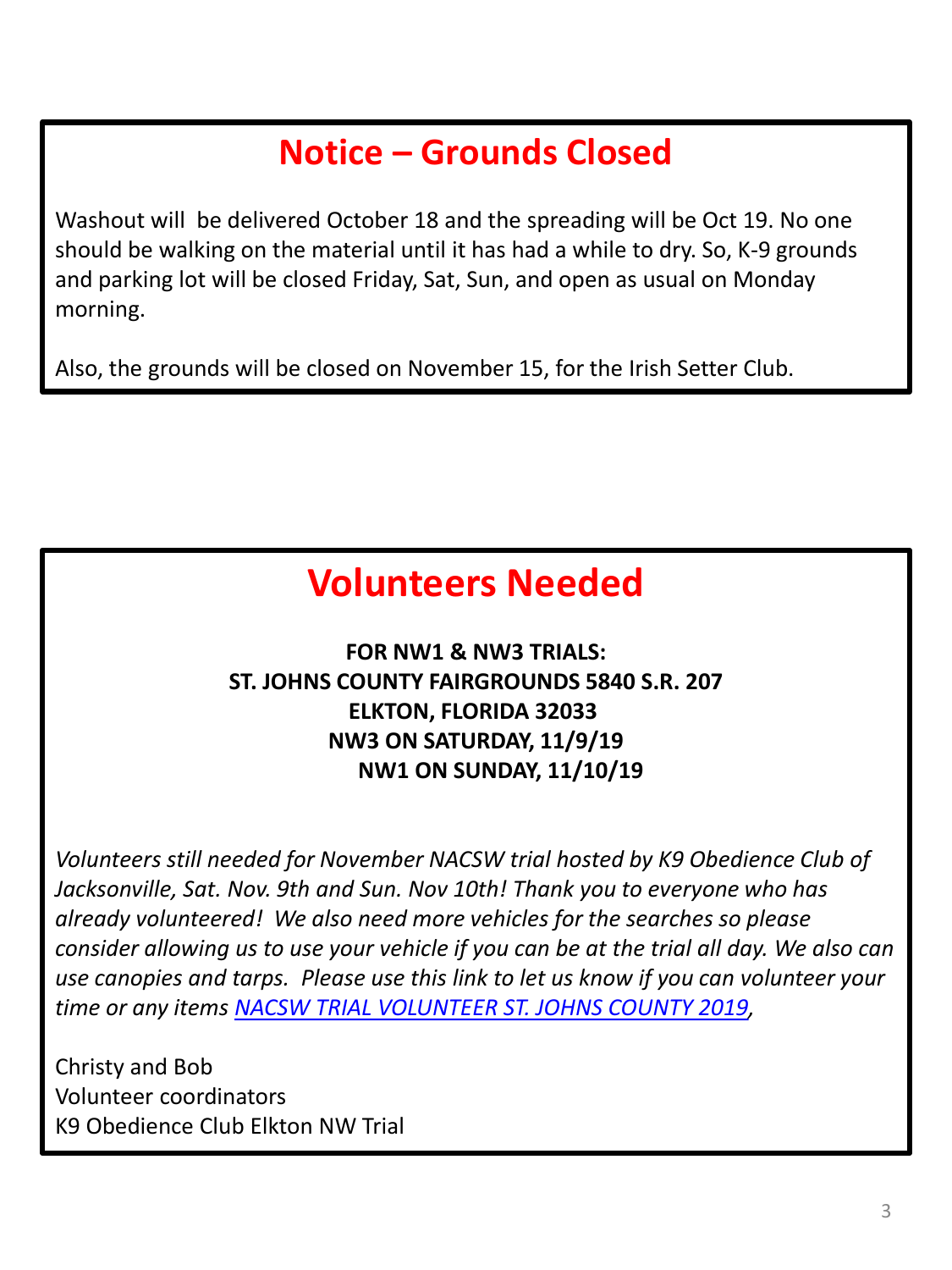## **Training Ideas**

By Dianne Strickland

I was privileged to attend a seminar given by Peggy McConnell a few weeks ago and wanted to share some of the information that she provided. Granted, these are not quotes from her presentation, but information she provided that has been filtered through my mind  $\dots$  (for better or worse  $\circledcirc$ )

I've tried to gather the information that would be of interest to club members who train dogs for many different activities. I hope that you find it of interest and that we can continue this conversation in the newsletter and in person.

Peggy contends, and I agree, that a good handler must *consciously* know their philosophy of training. Is it **Inducive:** influencing; leading on **Compulsive:** making something occur **A combination** of these two?

Once you have decided on your basic philosophy, then you must choose a method that fits within your philosophy. Your method is the "how to" that you learn about in classes, seminars, videos. Choosing a method that is counter to how you generally train will confuse the dog.

In choosing a method you need to be aware of the tendencies of your dog. For example: What **group** is your dog from? Hunting, working, herding? You need to be *consciously* aware of the tendencies of this group.

What is your specific **breed** and what are its tendencies?

There is, of course, variation within the breed. Is **your dog** a male/female? Neutered? Shy/bold? Hard physically/soft mentally? etc.

Dogs learn through association, especially with regard to **time and space.** Peggy is assuming that you use the most prevalent/current method of training of marking behaviors and she believes that you should mark behaviors as **both positive and negative** as this gives the dog more specific information and helps the dog learn faster.

**Time:** how long after the behavior do you mark it? The sooner you can deliver this information to the dog, the more potent the learning is.

**Space:** Do you reward correct behavior at the spot where the dog is right or wrong (in perfect heel position, just where you want him to be in agility/nose work/hunting) or mark as wrong where he made the mistake (he went off line in a retrieve). The more accurate the feedback you give to the dog, the easier it will be for him to learn what you want him to.

The 2 day seminar presented far more than I've covered here, but I think this is enough for now. I expect that many of you know this information intuitively, but Peggy's suggestion that we become consciously aware of our basic philosophy and how our methods fit within that philosophy is perhaps something that few of us think about. I like these ideas and I hope that you find them helpful. Let me know if you do.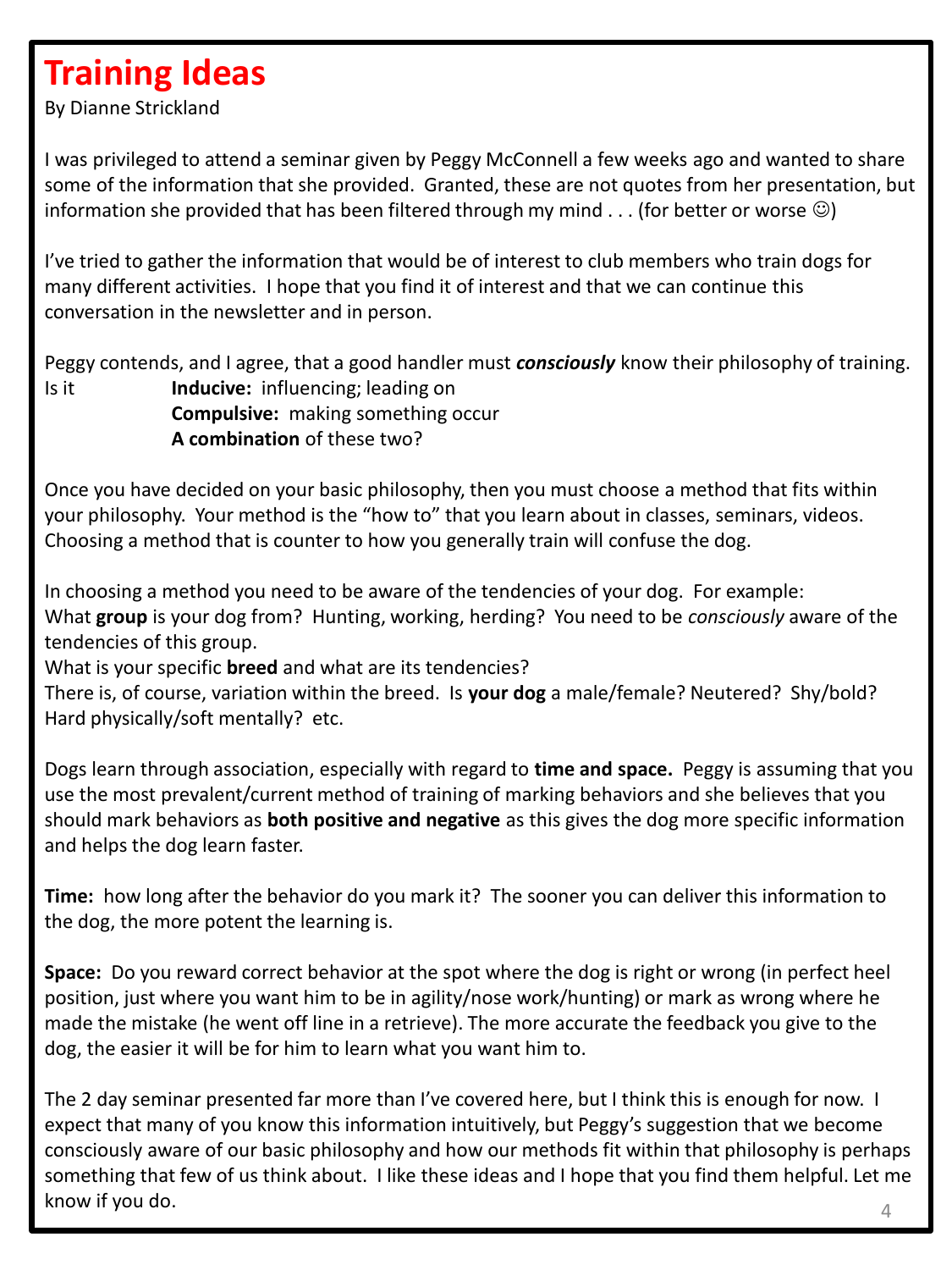*Congratulations!*



#### **Judy Fortner and Sophie**

Sophia Loren (Sophie) MADTA-Ocala September 20-22 Intermediate Rally Title Advanced Rally Title

**Cindy Torre and Chewie** NW 2 Title September 2019

#### **Diane Cohen and Puff**

Puff was honored by Wolfson Children's Hospital at a luncheon at Jax Golf & Country Club. He completed 100 visits with the children in their Pet Therapy program.

Isaac earned 4 Masters Rally legs at MADTA's trials in Ocala.

#### **Dianne Strickland and Saxon**

4Qs in 4 classes with placements in 3 and OTCH points in Palm Beach.

### **Diane Cohen and Isaac**

Isaac earned 4 Masters Rally legs at MADTA's trials in Ocala.